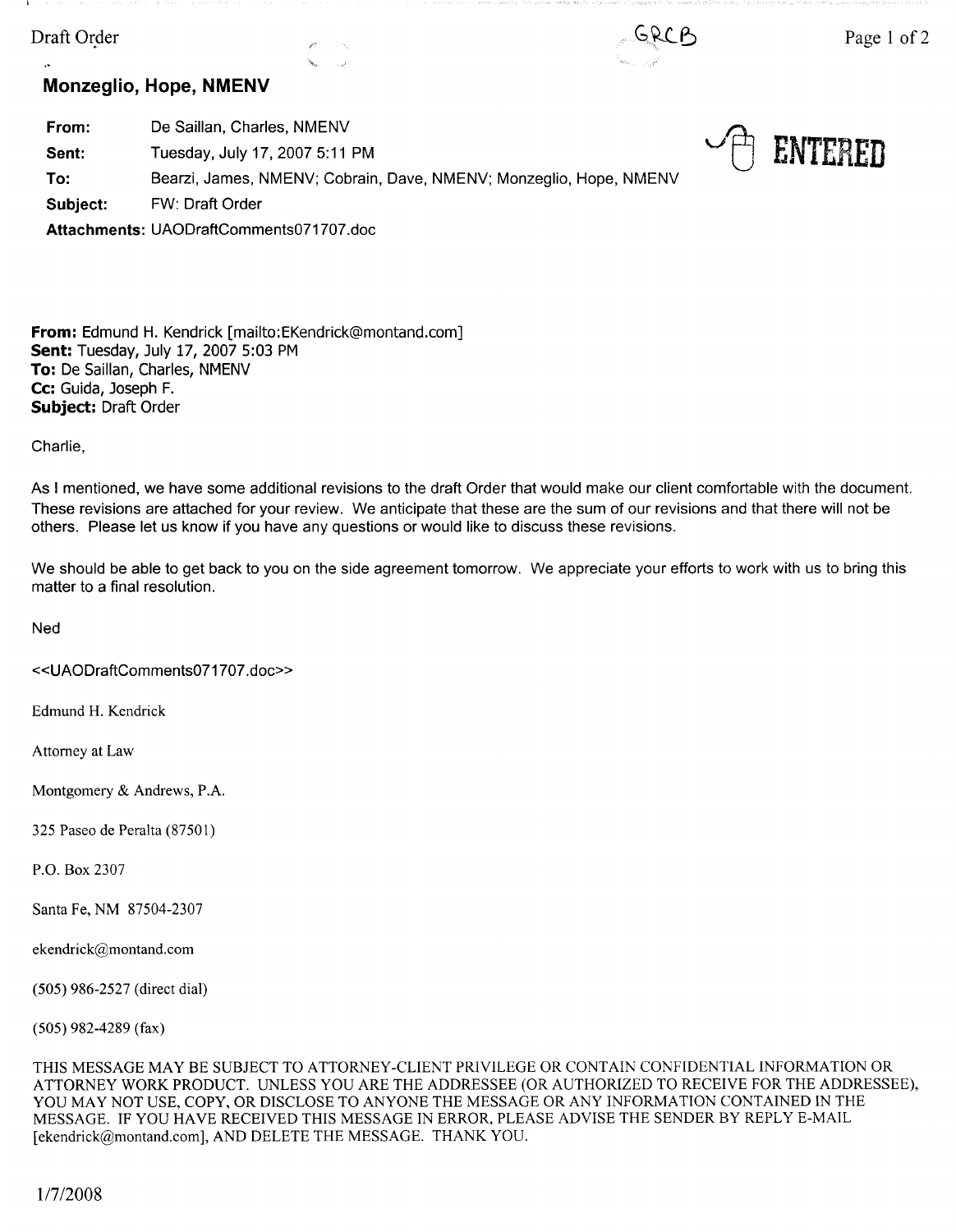*July 17, 2007* 

# **COMMENTS OF GIANT INDUSTRIES/SAN JUAN REFINING ON JULY 10, 2007 REVISED NMED UAO (NMED Redline Version)**

Title Page: Delete "dba Giant Refining Company,"

C.

# **SECTION** I

**Page 1, Section I Third Line:** Delete ", doing business as Giant Refining Company,"

## **SECTION II.A.**

| Company,"                                   | Page 2, ¶ 2 First and Second Lines: | Delete ", doing business as Giant Refining     |
|---------------------------------------------|-------------------------------------|------------------------------------------------|
| Page 4, ¶12 Second Line:                    |                                     | After "is" add: "or has been"                  |
| Page 12, ¶ 51 Fourth Line:                  |                                     | After "operate" add: ", or have operated,"     |
| Page 15, $\P$ 63 Fifth Line:                |                                     | After "into" delete "the" and replace with "a" |
| "which" with "that"                         | <b>Sixth Line:</b>                  | Strike the comma after "process" and replace   |
| Page 26, $\P$ 125 First Line:<br>Agreement" |                                     | Replace "a Stipulation agreeing" with "an      |
|                                             | <b>Second Line:</b>                 | Strike "substantially"                         |
|                                             | <b>Third Line:</b>                  | Replace "Stipulation" with "Agreement"         |

**Page 26,**  $\P$  **126** What does this paragraph mean? Does NMED have responses to comments Giant has not previously seen? If so, NMED should provide them to Giant ASAP.

# **SECTION 11.B**

**Page 27, 17 Third Line:** Strike the comma after "74-43-3(K)" and delete "74-4-10.1 and 74-4-13" before "of'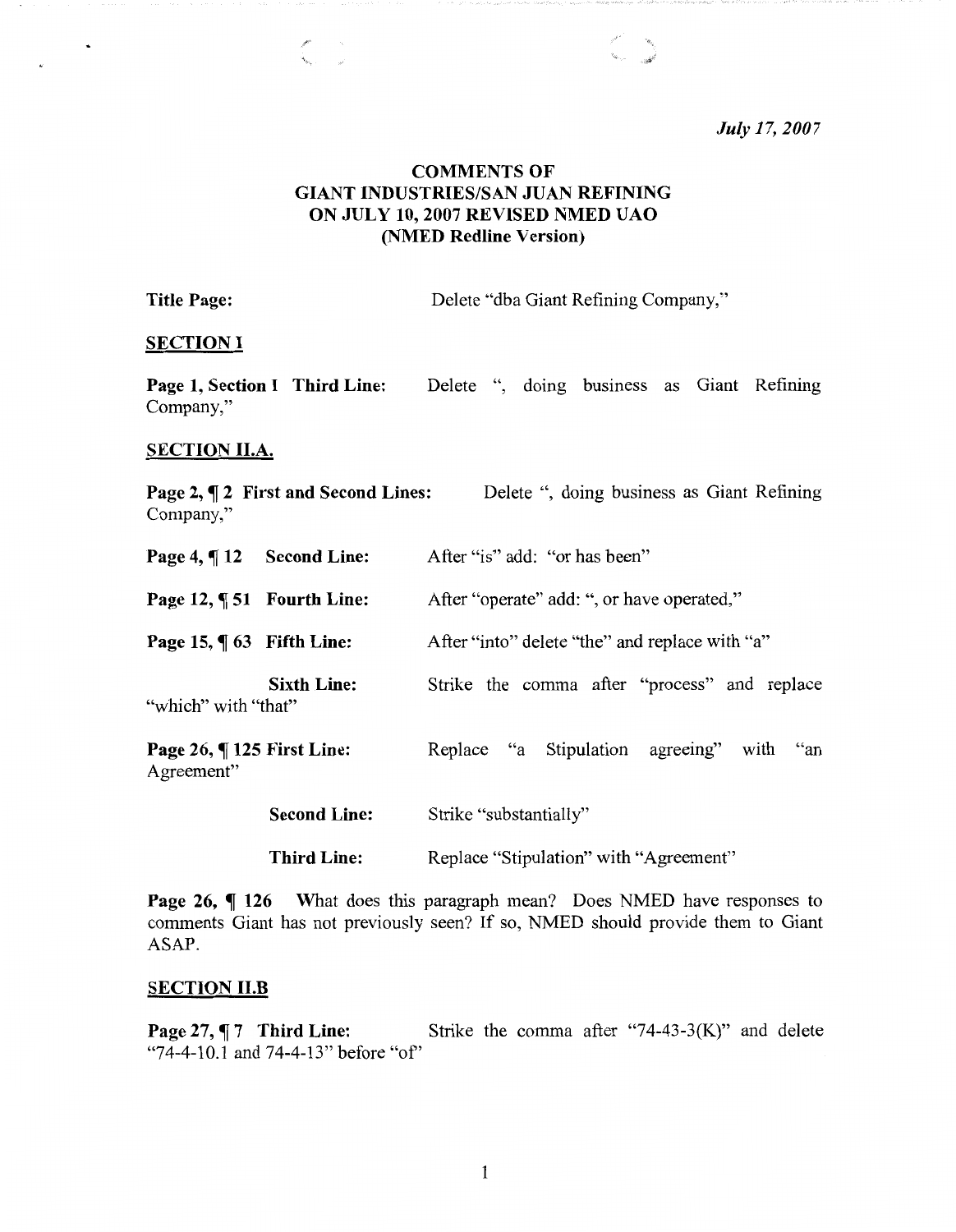**Page 27, 19 First Line:** Add "Discarded" before "Petroleum" at the beginning of the sentence and change the "P" in "Petroleum" to lower case "p"

**Second Line:** Replace "are" with "have been" before "spilled" and insert "or may be" before "hazardous"

**Page 28, ¶ 12 First Line:** "currently" after "is" Insert "or its equivalent" after "permit" and insert

Page 29, ¶ 18 Second Line: 4-10 (A) and  $(E)$ " Delete "section 74-4-13(A)" and replace with "74-

#### **SECTION** III

**Page 34, III.A.**  "constituents" **Third Line:**  Delete ",or other solid wastes" after

**Sixth and Seventh Line:**  phrase "or other solid wastes," After "constituents" delete the comma and the

**Page 34, III.B.** 

**"Area of Concern" Second Line:** Strike "or other solid wastes"

**Page 43, III.P.4 Giant proposes two alternatives to the financial assurance language in this section:** 

**Seventh Line:** After "pay in period" and before the period add: "unless a required change in the cost estimate will result in an increase of at least \$1,000,000 and the Respondent proposes a pay in period reasonably acceptable to the Department.

## **OR**

**Seventh Line:** After "pay in period" and before the period add: "unless the Respondents can demonstrate to the Department that the requirement prohibiting a pay in period would be economically unreasonable in any given case"

**Page 44, top line** Replace "principals" with "principles"

#### **SECTION IV**

**Page 45, Section IV.A.1. First Line:** Change "July 1, 2007" to "July 31, 2007"

**Page 48, Section IV.B.5, Group 1 Third Line:** Delete the phrase ",conduct corrective action," after "liner" *[See change to Group 9 below. This reflects the strategy set forth*